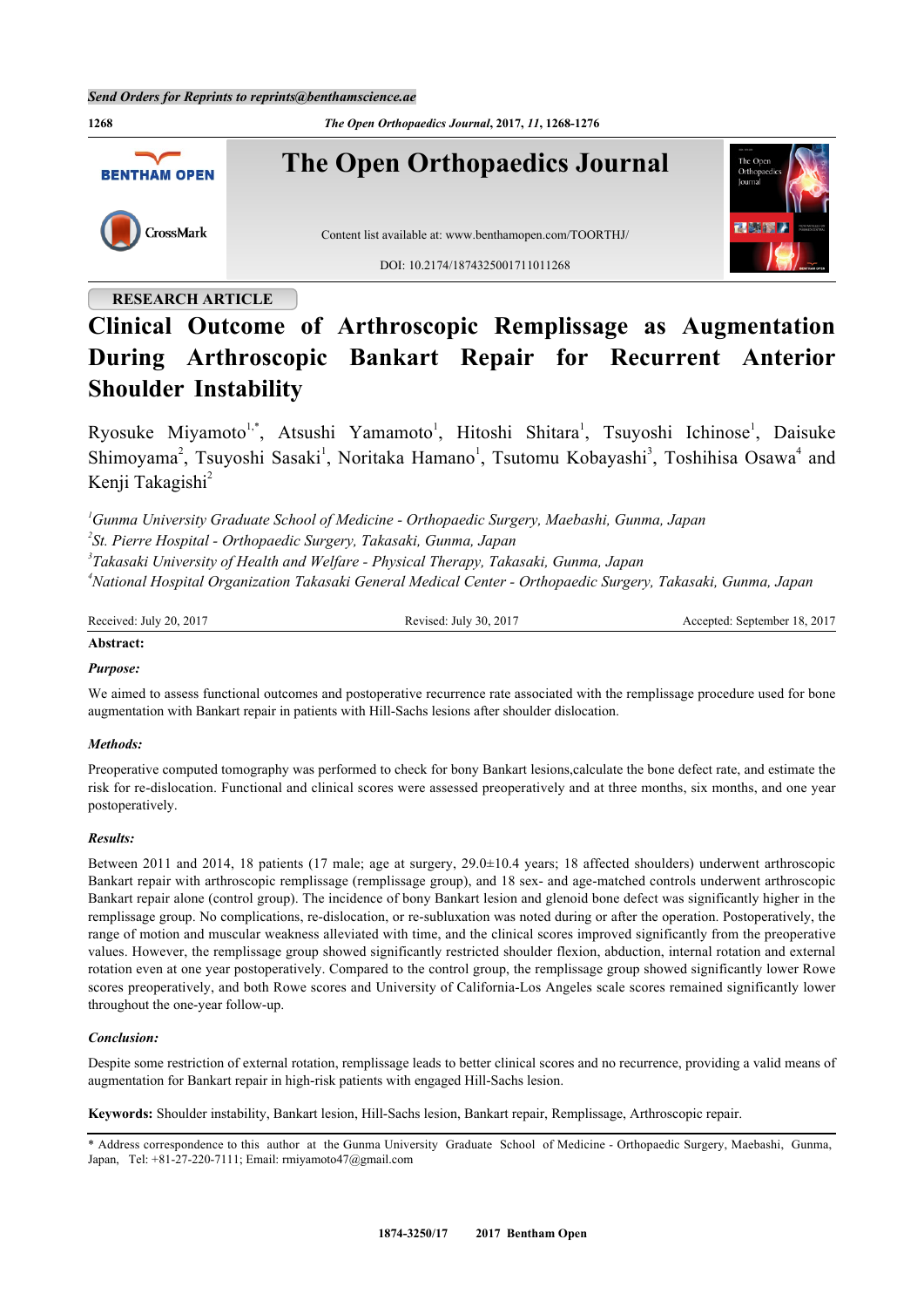# **1. BRIEF INTRODUCTION**

Bankart repair is designed to repair the labrum-articular capsule complex freed from the anteroinferior aspect of the glenoid (Bankart lesion) after anterior dislocation of the shoulder. In recent years, arthroscopic Bankart repair has become the gold standard to treat shoulder instability [[1,](#page-6-0) [2](#page-6-1)]. Bankart repair typically achieves shoulder stability and is associated with low postoperative recurrence of dislocation. However, recurrence of shoulder instability has been reported, and high-risk populations include athletes with high activity levels (particularly those involved in collision/contact sports or overhead sports) and patients with large bone defects in the glenoid or the humerus.

Like Bankart lesions, Hill-Sachs lesions also arise from anterior dislocation of the shoulder, but represent compressive injuries to the posterolateral side of the humerus and are commonly found after the first dislocation (67%) [\[3](#page-6-2)]. A large Hill-Sachs lesion is a known risk factor for re-dislocation after Bankart repair, and recently developed predictors of re-dislocation risk account for the effect of glenoid bone loss on shoulder instability in the form of the "glenoid track" concept[[4](#page-6-3) - [6](#page-6-4)]. Therefore, bone augmentation seems essential in patients with high risk of redislocation if treated with Bankart repair alone. The remplissage procedure, whereby the bone defect is filled by advancing the posterior articular capsule and the infraspinatus muscle tendon, is an augmentation method that may reduce the risk of re-dislocation after Bankart repair in patients with large Hill-Sachs lesions. Remplissage was developed in 1972 by Connolly [[7\]](#page-7-0), and was first applied clinically under arthroscopic guidance in 2004 by Purchase *et al.* [[8\]](#page-7-1) Several reports have described the outcome of treatment involving remplissage, with favourable outcomes reported even in patients with high risk of instability recurrence expected after Bankart repair alone [[9,](#page-7-2) [10](#page-7-3)]. However, since this augmentation method is designed for non-anatomical repair, it has been reported to restrict the range of motion, particularly in terms of external rotation. As the outcomes of surgery involving this relatively new procedure have not been sufficiently described to date, there is significant debate over its indications [\[11](#page-7-4), [12](#page-7-5)].

The present study was undertaken to better assess the functional outcomes and recurrence rate associated with the remplissage procedure. For this purpose, we compared the outcome of repair for anterior shoulder instability between patients undergoing arthroscopic Bankart repair alone and those undergoing arthroscopic Bankart repair combined with arthroscopic remplissage augmentation. The hypothesis tested in this study was that arthroscopic remplissage as a means of bone augmentation during arthroscopic Bankart repair in high-risk patients with anterior shoulder instability can reduce the postoperative re-dislocation rate without restricting the range of motion (ROM) or reducing clinical scores.

# **2. MATERIALS AND METHODS**

#### **2.1. Subject**

The study involved patients who underwent arthroscopic Bankart repair (alone or with arthroscopic remplissage) at our facility between April 2011 and March 2014. At our facility, the indications for remplissage are: (1) Hill-Sachs lesion and high risk for postoperative re-dislocation (*e.g.*, when the patient's profession involves collision/contact sports), and (2) intraoperative finding of engaged Hill-Sachs lesion [[4\]](#page-6-3). A total of 18 patients (17 male, one female; age at surgery, 29.0±10.4 years; 18 affected shoulders) underwent Bankart repair with remplissage. The control group consisted of 18 age- and sex-matched patients who underwent arthroscopic Bankart repair alone (*i.e.*, without remplissage) during the same period. The study was conducted with the approval of the ethics review board of our facility, and written consent was obtained from each patient prior to inclusion in the study.

#### **2.2. Surgical Technique**

Surgery was performed by one of three shoulder surgeons (A.Y., H.S., T.K.), according to the same operative procedure, with the patient in the beach-chair position. An arm positioner attached to the affected arm was used to freely adjust the position of the affected arm as necessary. General anaesthesia was applied in combination with interscalene block. First, an arthroscope was inserted *via* a routine posterior portal for evaluation of Bankart and Hill-Sachs lesions. The presence/absence of engaged Hill-Sachs lesion was evaluated in accordance with the method described by Burkhart *et al.* [[4\]](#page-6-3)

In patients who received remplissage, the arm underwent specific manipulation prior to initiating the procedure. Under posterior arthroscopic guidance, the affected arm was placed in the position of abduction and external rotation, and the bone head was pushed forwards, to make observation and manipulation of the Hill-Sachs lesion easier. A spinal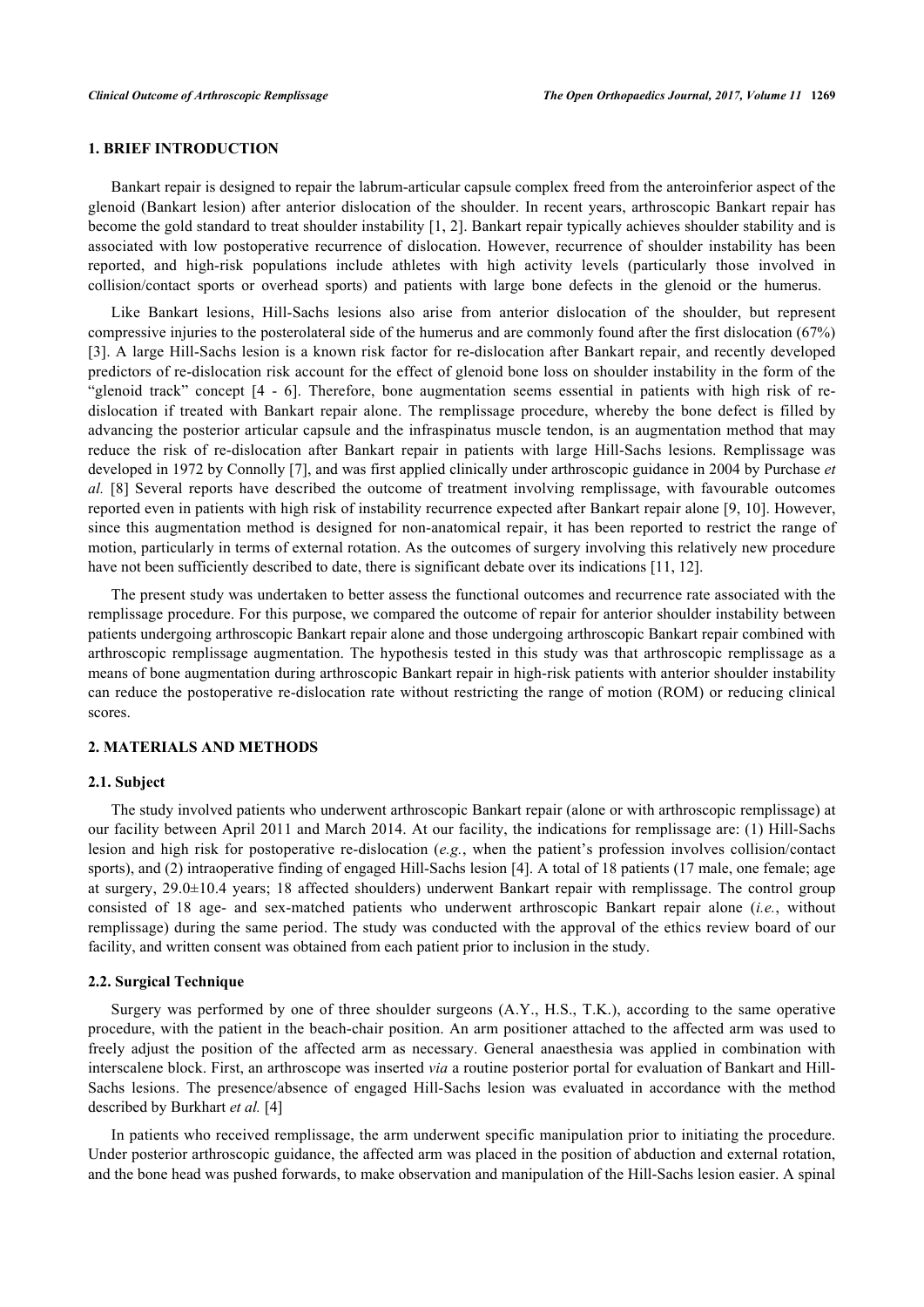needle was inserted at a point close to the posterior angle of the acromion, and the position of the remplissage portal was decided so that a suture anchor could be later inserted at an optimum angle. Then, the deltoid muscle and the tendon plate were perforated to create a portal. A cannula 5 mm in diameter (Smith & Nephew Endoscopy, Mansfield, MA, USA) was kept in the remplissage portal. A bar was then inserted *via* the remplissage portal, followed by refreshing and decertification of the Hill-Sachs lesion. Subsequently, a double-loaded suture anchor (GRYPHON BR; DePuy Mitek, Raynham, MA, USA) was inserted *via* the remplissage portal, and two anchors (one above and the other below the Hill-Sachs lesion) were set. The arthroscope was dislocated into the subacromial space and the tendinous elements of the infraspinatus muscle and the teres minor muscle were observed directly (bursoscopy). While moving the arthroscope appropriately between the gleno-humeral joint and the subacromial space, suture replacement was performed using a 60° Suture Grasper (DePuy Mitek). Suture replacement was carried out in such a way as to fix only the tendinous elements of the infraspinatus and teres minor, to avoid postoperative restriction of ROM, with mattress suture applied to two sites for each anchor.

Manipulation related to remplissage was suspended in this step, and ordinary Bankart repair was performed using four suture anchors (GRYPHON BR; DePuy Mitek), in accordance with the method described by Sugaya *et al.* [[13](#page-7-6)] Afterwards, the arthroscope was inserted into the subacromial space, and knot tying of the remplissage suture was performed with the shoulder in maximum external rotation, to avoid potential restriction of the ROM of external rotation. Upon completion of all manipulations, the arthroscope was inserted *via* the anterior portal to confirm appropriate augmentation and to complete the operation.

# **2.3. Postoperative Protocol**

All patients received postoperative care according to the same protocol, regardless of whether or not remplissage had been performed. On the day following the operation, a shoulder immobilization device (DonJoy Ultrasling II<sup>®</sup>; DJO Global, Vista, CA, USA) was applied, and passive ROM training was started to an extent that there was no pain. Three weeks after the operation, the immobilization device was removed, and active exercise was permitted. Strengthening exercises of the rotator cuff and scapular stabilizers were started six weeks after the operation. Three months after the operation, the patients were permitted to resume sport activities, excluding contact play and throwing. Six months or more after the operation, the patients were permitted to resume all sport activities, depending on the course of functional recovery.

#### **2.4. Evaluation Items**

Preoperatively, a computed tomography scan of the bilateral shoulder joints was performed to check for bony Bankart lesions and calculate the bone defect rate (ratio between the transverse dimension on the affected side and the transverse dimension on the intact side). In addition, using the method described by Yamamoto *et al.* [[6\]](#page-6-4), the glenoid track was measured to judge whether the lesion can be considered "off-track", which is considered to involve a high risk for re-dislocation. Immediately before and at three months, six months, and one year after the operation, the shoulder joint ROM (flexion, abduction, external rotation, internal rotation) and shoulder joint muscle strength (abduction, external rotation) were measured as functional parameters. Pain on the visual analog scale (VAS), the Rowe score, and the University of California–Los Angeles (UCLA) Shoulder Rating Scale score were assessed as clinical scores. The shoulder joint ROM was measured using a goniometer, with the patient in a sitting position. Flexion and abduction were measured as the angle formed by the trunk and the humerus during anterior and lateral raising of the arm, respectively. External rotation was measured as the angle formed by the sagittal plane of the trunk and the forearm during 90° flexion of the elbow, with the arm hanging down. Internal rotation was measured as the highest level of the vertebral spinous process that the patient could reach with the thumb when placing the dorsum manus on the back and moving the thumb cranially. For the purpose of statistical analysis, internal rotation was recorded as the following numbers: 1 for the first thoracic vertebra, 1 through 12 for the first to the twelfth thoracic vertebra, 13 through 17 for the first to the fifth lumbar vertebra, 18 for the sacrum, 19 for the buttocks, and 20 for the thigh. Shoulder joint muscle strength was measured using a wireless digital handheld dynamometer (micro FET2®; Hoggan Scientific, West Jordan, UT, USA), with the patient in the sitting position. Abductor strength and external rotator strength were measured as the isometric muscle strength under the following conditions: (1) for measuring abductor muscle strength, with the palm placed down and the shoulder joint in 90° abduction; (2) for measuring external rotator muscle strength, with the arm hanging down, the shoulder joint in a position intermediate between internal and external rotation, and the elbow joint in 90° flexion. Each measurement of muscle strength was performed in triplicate, and the median was retained. To ensure reliability, evaluation of functional outcomes and clinical scores was carried out by an independent examiner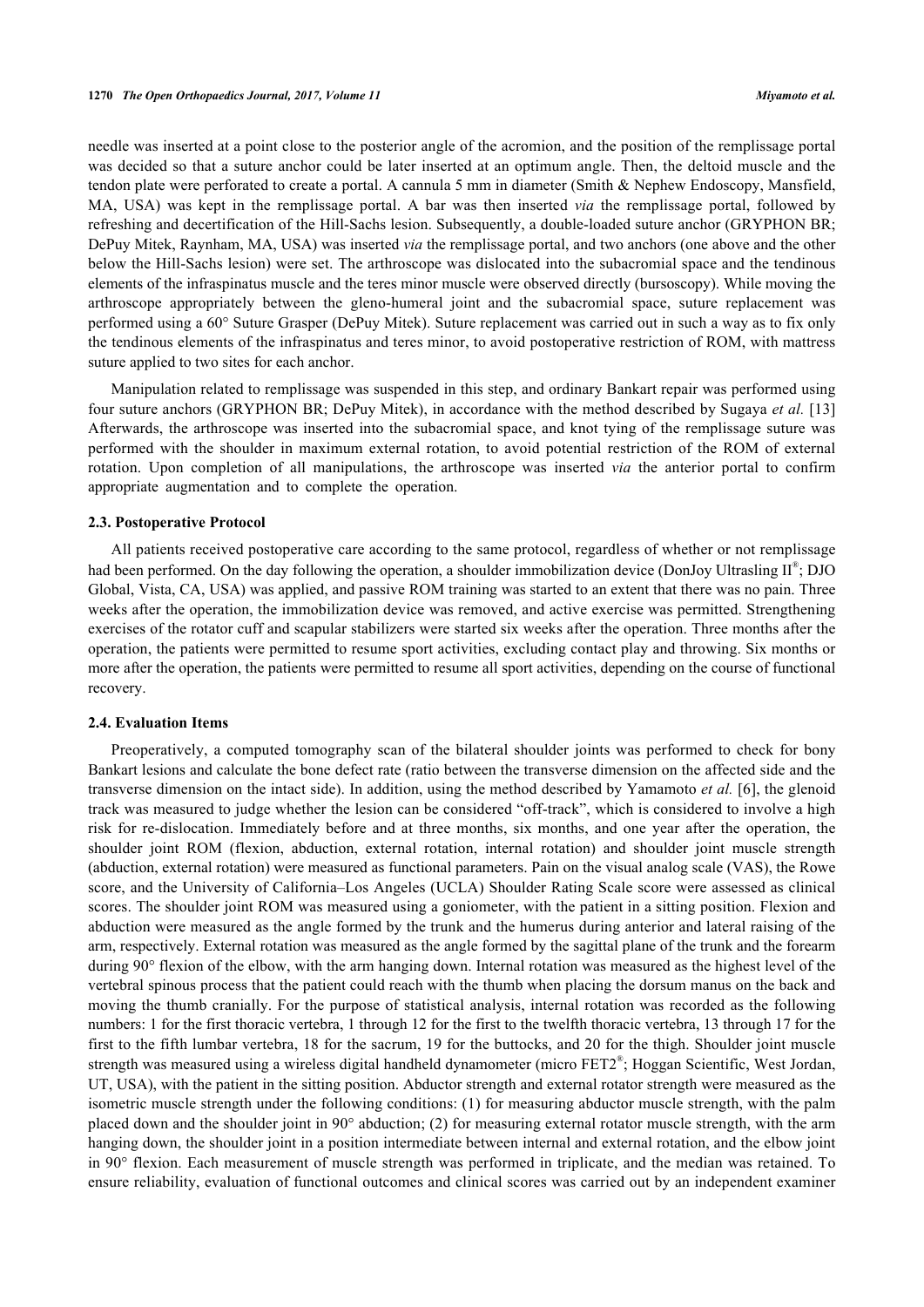blinded as to the operative procedure.

#### **2.5. Statistical Analysis**

The study population was divided into two groups: the remplissage group, which involved patients who underwent arthroscopic remplissage in addition to arthroscopic Bankart repair, and the control group, which included patients who underwent arthroscopic Bankart repair alone (*i.e.*, without remplissage). The values of preoperative parameters were compared between the two groups using the Chi-square test and unpaired t-test for categorical variables and continuous variables, respectively. The values of parameters recorded at four time points (preoperatively and at three months, six months, and one year postoperatively) were evaluated within each group and compared by means of repeated-measure analysis of variance. Any parameter found by this analysis to vary significantly was further subjected to a post-hoc test with Bonferroni correction. Outcomes were compared between the two groups using the unpaired t-test. Statistical analyses were performed using IBM SPSS Statistics version 21 (IBM Corp., Armonk, NY, USA). P-values <0.05 were regarded to indicate statistical significance.

# **3. RESULTS**

No significant difference between the remplissage and control groups was noted in terms of age, male-to-female ratio, affected side, preoperative ROM, or preoperative muscle strength Table (**[1](#page-3-0)**). However, the preoperative Rowe score was significantly poorer in the remplissage group, reflecting that this group consisted mostly of high-risk patients. The incidence of bony Bankart lesion and glenoid bone defect was also significantly higher in the remplissage group.

|                                 | Remplissage Group (n=18) | Control Group (n=18) | p-value  |  |
|---------------------------------|--------------------------|----------------------|----------|--|
| Background factor               |                          |                      |          |  |
| Age                             | $29.0 \pm 10.4$          | $27.8 \pm 11.2$      | 0.739    |  |
| Gender                          | 17/1                     | 17/1                 | 1.000    |  |
| (male / female)                 |                          |                      |          |  |
| Surgery on the dominant side    | 9/9                      | 10/8                 | 1.000    |  |
| (dominant / non-dominant)       |                          |                      |          |  |
| Range of motion (deg.)          |                          |                      |          |  |
| Flexion                         | $156.1 \pm 9.6$          | $161.4 \pm 11.4$     | 0.219    |  |
| Abduction                       | $160.9 \pm 20.1$         | $168.1 \pm 15.8$     | 0.251    |  |
| <b>External</b> rotation        | $59.4 \pm 12.5$          | $59.4 \pm 14.3$      | 0.901    |  |
| Internal rotation               | $8.4 \pm 2.1$            | $7.6 \pm 2.0$        | 0.228    |  |
| Muscular power (Kg)             |                          |                      |          |  |
| Abduction                       | $7.7 \pm 2.1$            | $6.8 \pm 1.3$        | 0.084    |  |
| External rotation               | $7.7 \pm 2.3$            | $7.0 \pm 1.1$        | 0.167    |  |
| Clinical score                  |                          |                      |          |  |
| <b>VAS</b>                      | $19.2 \pm 24.0$          | $11.3 \pm 15.8$      | 0.255    |  |
| Rowe score                      | $27.7 \pm 7.3$           | $35.6 \pm 9.5$       | $0.019*$ |  |
| <b>UCLA</b> scale               | $25.6 \pm 2.3$           | $25.3 \pm 3.0$       | 0.713    |  |
| Bone defect rate of glenoid (%) | $13.0 \pm 5.6$           | $7.3 \pm 4.7$        | $0.004*$ |  |
| Bony bankart lesion             | 9                        | $\overline{2}$       | $0.004*$ |  |
| Glenoid track (off-track)       | 12                       | $\mathbf{0}$         |          |  |

#### <span id="page-3-0"></span>**Table 1. Preoperative characteristics of remplissage group and control group.**

VAS: Visual analogue scale at movement

\*indicates statistical difference compared between two groups (p < 0.05)

No complications were noted during or after the operation. Over a follow-up of one year, no re-dislocation or resubluxation was noted. Postoperatively, the restricted ROM and muscular weakness alleviated with time, and the clinical scores improved significantly from the preoperative values Table (**[2](#page-4-0)**). However, significant restriction of external rotation remained even at one year after the operation in the remplissage group. No significant difference in postoperative scores was noted among cases managed by different surgeons (data not shown).

While there was no difference in preoperative ROM between the two groups, at one year after the operation, the ROM of flexion, abduction, external rotation, and internal rotation was significantly lower in the remplissage group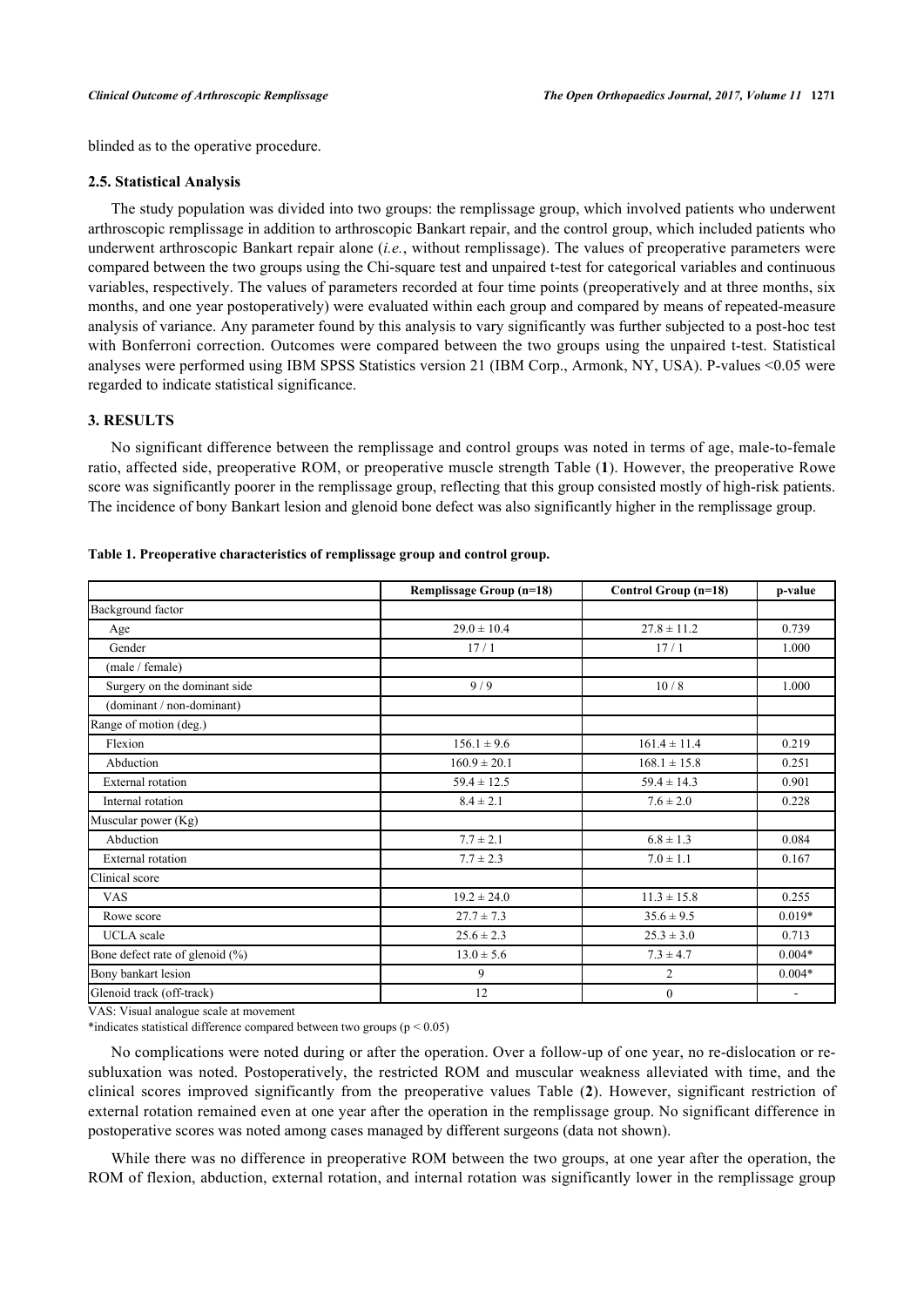Tables (**[2](#page-4-0)** and **[3](#page-4-1)**). Muscle strength did not differ between the two groups before or after the operation. Of the clinical scores, the VAS score differed significantly between the two groups at six months after the operation but not at one year postoperatively. The Rowe score was significantly lower in the remplissage group both preoperatively and at one year after the operation. The UCLA scale score remained significantly different between the two groups throughout the follow-up period.

<span id="page-4-0"></span>

| Table 2. Postoperative outcomes of remplissage group and control group. |  |  |
|-------------------------------------------------------------------------|--|--|
|-------------------------------------------------------------------------|--|--|

|                          | Preop.           | Postop.3Mo         | Postop.6Mo        | Postop. 1 yr     |
|--------------------------|------------------|--------------------|-------------------|------------------|
| Remplissage group        |                  |                    |                   |                  |
| Range of motion (deg.)   |                  |                    |                   |                  |
| Flexion                  | $156.1 \pm 9.6$  | $129.7 \pm 23.2^*$ | $143.8 \pm 17.2*$ | $155.0 \pm 11.1$ |
| Abduction                | $160.9 \pm 20.1$ | $126.2 \pm 26.3*$  | $146.8 \pm 20.0$  | $158.0 \pm 12.1$ |
| External rotation        | $59.4 \pm 12.5$  | $32.9 \pm 18.9^*$  | $42.1 \pm 15.2^*$ | $44.5 \pm 11.7*$ |
| Internal rotation        | $8.4 \pm 2.1$    | $11.2 \pm 3.3*$    | $9.9 \pm 2.7$     | $8.6 \pm 2.3$    |
| Muscular power (Kg)      |                  |                    |                   |                  |
| Abduction                | $7.7 \pm 2.1$    | $4.3 \pm 1.9*$     | $7.3 \pm 2.6$     | $7.5 \pm 2.7$    |
| External rotation        | $7.7 \pm 2.3$    | $5.5 \pm 2.2$      | $7.1 \pm 2.0$     | $7.0 \pm 2.6$    |
| Clinical score           |                  |                    |                   |                  |
| <b>VAS</b>               | $19.2 \pm 24.0$  | $14.4 \pm 18.1$    | $18.8 \pm 18.8$   | $6.2 \pm 8.6$    |
| Rowe score               | $27.7 \pm 7.3$   | $69.7 \pm 17.9*$   | $88.5 \pm 8.8^*$  | $88.5 \pm 8.8^*$ |
| <b>UCLA</b> scale        | $25.6 \pm 2.3$   | $23.3 \pm 6.1$     | $27.9 \pm 5.3$    | $32.9 \pm 1.9*$  |
| Control group            |                  |                    |                   |                  |
| Range of motion (deg.)   |                  |                    |                   |                  |
| Flexion                  | $161.4 \pm 11.4$ | $145.8 \pm 15.3*$  | $158.9 \pm 9.8$   | $165.0 \pm 6.2$  |
| Abduction                | $168.1 \pm 15.8$ | $148.8 \pm 24.9*$  | $162.8 \pm 11.7$  | $171.7 \pm 6.4$  |
| <b>External</b> rotation | $59.4 \pm 14.3$  | $45.8 \pm 16.6$    | $56.4 \pm 12.0$   | $65.0 \pm 9.7$   |
| Internal rotation        | $7.6 \pm 2.0$    | $9.4 \pm 2.1*$     | $7.9 \pm 1.2$     | $6.8 \pm 1.1$    |
| Muscular power (Kg)      |                  |                    |                   |                  |
| Abduction                | $6.8 \pm 1.3$    | $4.8 \pm 2.4*$     | $6.5 \pm 2.0$     | $8.1 \pm 1.4*$   |
| <b>External</b> rotation | $7.0 \pm 1.1$    | $6.9 \pm 1.8$      | $7.2 \pm 1.9$     | $8.5 \pm 1.9$    |
| Clinical score           |                  |                    |                   |                  |
| <b>VAS</b>               | $11.3 \pm 15.8$  | $11.2 \pm 17.3$    | $2.7 \pm 7.0$     | $1.4 \pm 4.4$    |
| Rowe score               | $35.6 \pm 9.5$   | $80.3 \pm 11.0*$   | $90.6 \pm 8.4*$   | $98.9 \pm 2.1*$  |
| <b>UCLA</b> scale        | $25.3 \pm 3.0$   | $27.9 \pm 4.9$     | $33.6 \pm 2.2*$   | $34.8 \pm 0.6^*$ |

Preop.: Preoperative, Postop.: Postoperative, VAS: Visual analog scale at movement

\*indicates statistical difference compared to preoperative  $(p < 0.05)$ 

#### <span id="page-4-1"></span>**Table 3. Comparison of the postoperative outocomes between remplissage group and control group.**

|                          | p-value  |             |             |              |
|--------------------------|----------|-------------|-------------|--------------|
|                          | Preop.   | Postop. 3Mo | Postop. 6Mo | Postop. 1 yr |
| Range of motion          |          |             |             |              |
| Flexion                  | 0.243    | $0.020*$    | $0.004*$    | $0.021*$     |
| Abduction                | 0.320    | $0.036*$    | $0.006*$    | $0.001*$     |
| <b>External</b> rotation | 0.389    | $0.039*$    | $0.004*$    | $0.000*$     |
| Internal rotation        | 0.179    | 0.068       | $0.010*$    | $0.039*$     |
| Muscular power           |          |             |             |              |
| Abduction                | 0.144    | 0.600       | 0.354       | 0.378        |
| <b>External</b> rotation | 0.178    | 0.058       | 0.951       | 0.085        |
| Clinical score           |          |             |             |              |
| <b>VAS</b>               | 0.178    | 0.628       | $0.005*$    | 0.107        |
| Rowe score               | $0.008*$ | 0.054       | $0.020*$    | $0.005*$     |
| <b>UCLA</b> scale        | 0.720    | $0.029*$    | $0.001*$    | $0.008*$     |

Preop.: Preoperative, Postop.: Postoperative, VAS<sup>I</sup> Visual analog scale at movement

\*indicates statistical difference  $(p < 0.05)$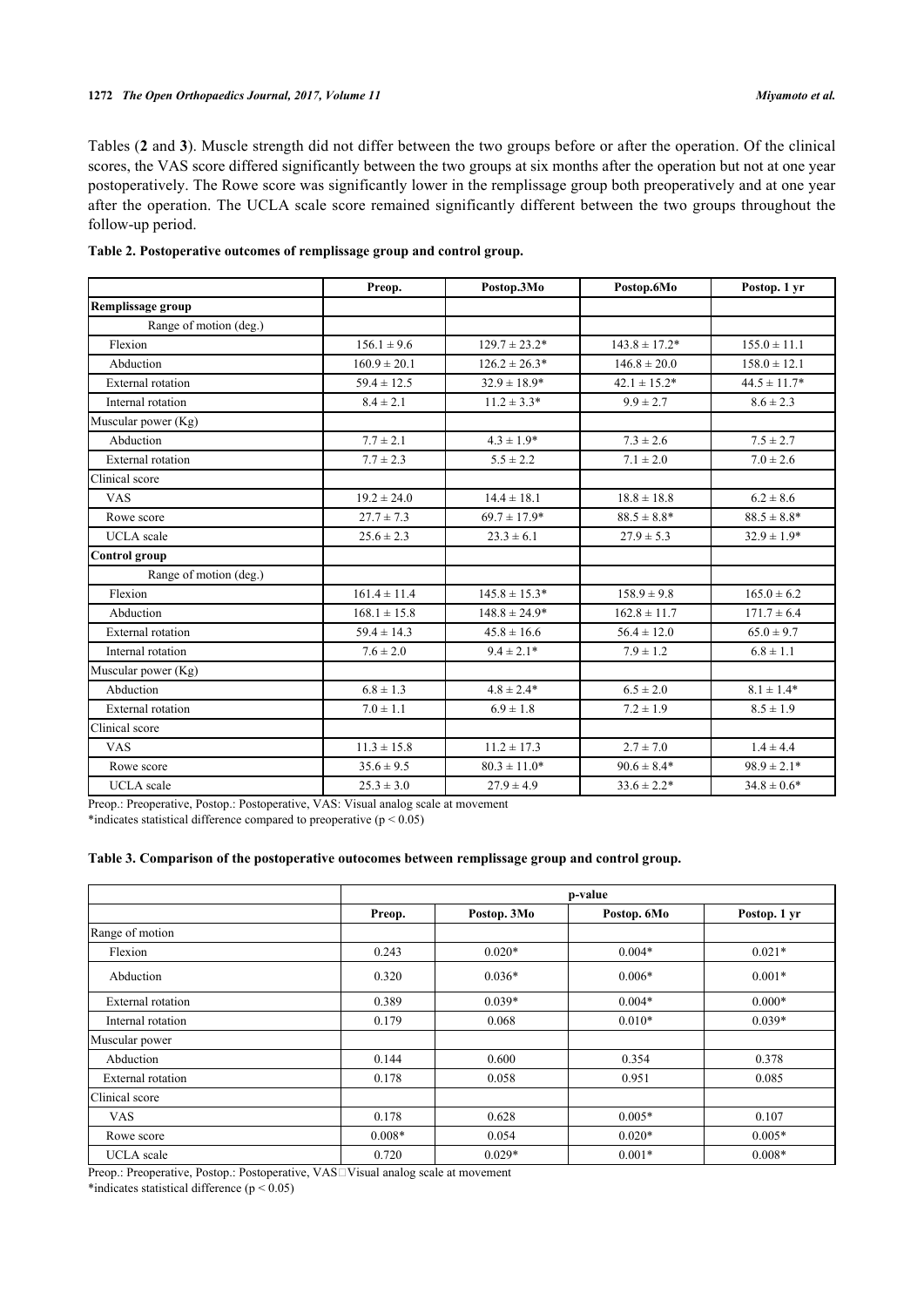# **4. DISCUSSION**

Burkhart *et al.* reported that recurrence after Bankart repair alone was seen in 21 (10.8%) of 194 patients; among the 21 patients with recurrence, 7 were free of significant bone defect, but 14 had a large Hill-Sachs lesion, suggesting the significance of this lesion as a risk factor for re-dislocation after Bankart repair [[4\]](#page-6-3). A high incidence of re-dislocation was also reported among athletes involved in collision/contact sports [[14](#page-7-7) - [16](#page-7-8)]. Yamamoto *et al.* reported that the redislocation rate following arthroscopic Bankart repair was three times higher among patients involved in contact sports than among those not involved in contact sports, and that only 24% of athletes recovered to pre-injury activity levels, because of residual instability and ROM restriction [\[9](#page-7-2)]. Remplissage is recently becoming more popular for the management of such high-risk cases. The Latarjet procedure, which involves transplantation of the coracoid process into the glenoid together with a common tendon, is also applicable in such patients. While the postoperative recurrence rate does not differ between the Latarjet and remplissage procedures, a higher incidence of complications such as nerve injury, bone graft dislocation, and bone nonunion was reported for the Latarjet procedure [[12,](#page-7-5) [17](#page-7-9), [18](#page-7-10)]. In addition to the lower rate of complications, remplissage has the advantage that it can be performed under arthroscopic guidance during Bankart repair [\[10,](#page-7-3) [12](#page-7-5)]. Buza *et al.* reported a mean recurrence rate of 5.4% (9/167 shoulders) at an average of 26.8 months after remplissage [[19\]](#page-7-11), while Garcia *et al.* reported a recurrence of 11.8% (6/51 shoulders) at an average of 60.7 months after remplissage [\[20](#page-7-12)]. Based on these previous findings, we indicated remplissage as a means of augmentation for Bankart repair in high-risk patients (*e.g.*, patients involved in collision/contact sports) and in patients with intraoperative findings of engaged Hill-Sachs lesions. We noted no re-dislocation during the first year postoperatively, which confirms that remplissage is a valid means of augmentation for Bankart repair in high-risk patients and in patients with engaged Hill-Sachs lesions.

Restriction of ROM represents a shortcoming of remplissage, as described in many reports, and it results from the fact that remplissage is a technique of non-anatomical repair whereby the Hill-Sachs lesion is filled by advancing the posterior articular capsule and the infraspinatus muscle tendon; the new footprint is located closer to the posterior articular cavity edge, which can cause ROM restriction (particularly restriction of external rotation). The biomechanical study of Grimberg *et al.* found that patients who underwent remplissage showed an 11.7° restriction of external rotation ROM, which differed significantly from that noted in patients who underwent Bankart repair alone [[21](#page-7-13)]. Zhu *et al.* reported an average improvement in flexion by 8° and restriction of external rotation by 1.9°, but these differences were not statistically significant [\[22\]](#page-7-14). Boileau *et al.* reported that, compared to the intact side, the side treated with remplissage showed significant restriction of flexion, external rotation, and internal rotation at six months postoperatively and at the end of follow-up (24 months on average), with an external rotation restriction of  $14\pm14^{\circ}$  at six months and 8±7° at the end of follow-up [\[23\]](#page-7-15). To avoid postoperative ROM restriction, Cho *et al.* modified the operative procedure by skipping infraspinatus muscle tendon fixation and applying only posterior articular capsule fixation; however, at the end of the follow-up, they found restriction of external rotation by 8±23° compared to the value for external rotation on the intact side [[24](#page-7-16)]. In the present study, we attempted to avoid postoperative ROM restriction by directly inspecting the infraspinatus and teres minor tendons through the subacromial space and fixing the tendinous elements instead of the muscles in a reliable manner. However, similar to Cho *et al.* we found significant restriction of external rotation at one year after the operation, and significant restriction of flexion, abduction, and external rotation compared to the values noted in the control group. Augmentation with remplissage is quite useful in preventing the recurrence of instability after surgery, but its application needs to be judged carefully in view of the potential of postoperative restriction of ROM (particularly ROM of external rotation).

As another shortcoming of remplissage, persistent postoperative pain has been reported sporadically. Nourissat *et al.* reported that 5 of 15 patients complained of pain at the end of follow-up, at an average of 27 months after remplissage; however, none of the 17 patients in the control group (who had undergone Bankart repair alone) complained of pain. Of the 5 patients complaining of pain, 3 had pain during abduction/external rotation, suggesting the presence of posterior impingement by the posterior labrum and the new footprint [\[25](#page-7-17)]. Lädermann *et al.* evaluated the outcomes of remplissage in a cadaveric study using fresh-frozen shoulder specimens, and reported that capsulomyodesis rather than capsulotenodesis was often noted, reflecting the outbreak of muscle strangulation due to remplissage[[26\]](#page-8-0). Such strangulation of the muscle may indeed lead to pain. In the present study, we modified the operative procedure to avoid muscle strangulation. Indeed, while the VAS score was significantly different between the two groups at six months after the operation, it improved thereafter, showing no significant difference between the groups at one year postoperatively. Persistence of pain, as reported by Nourissat *et al.* was not seen in the patients included in the present study, suggesting that the modification of the operative technique adopted in the present study is likely effective in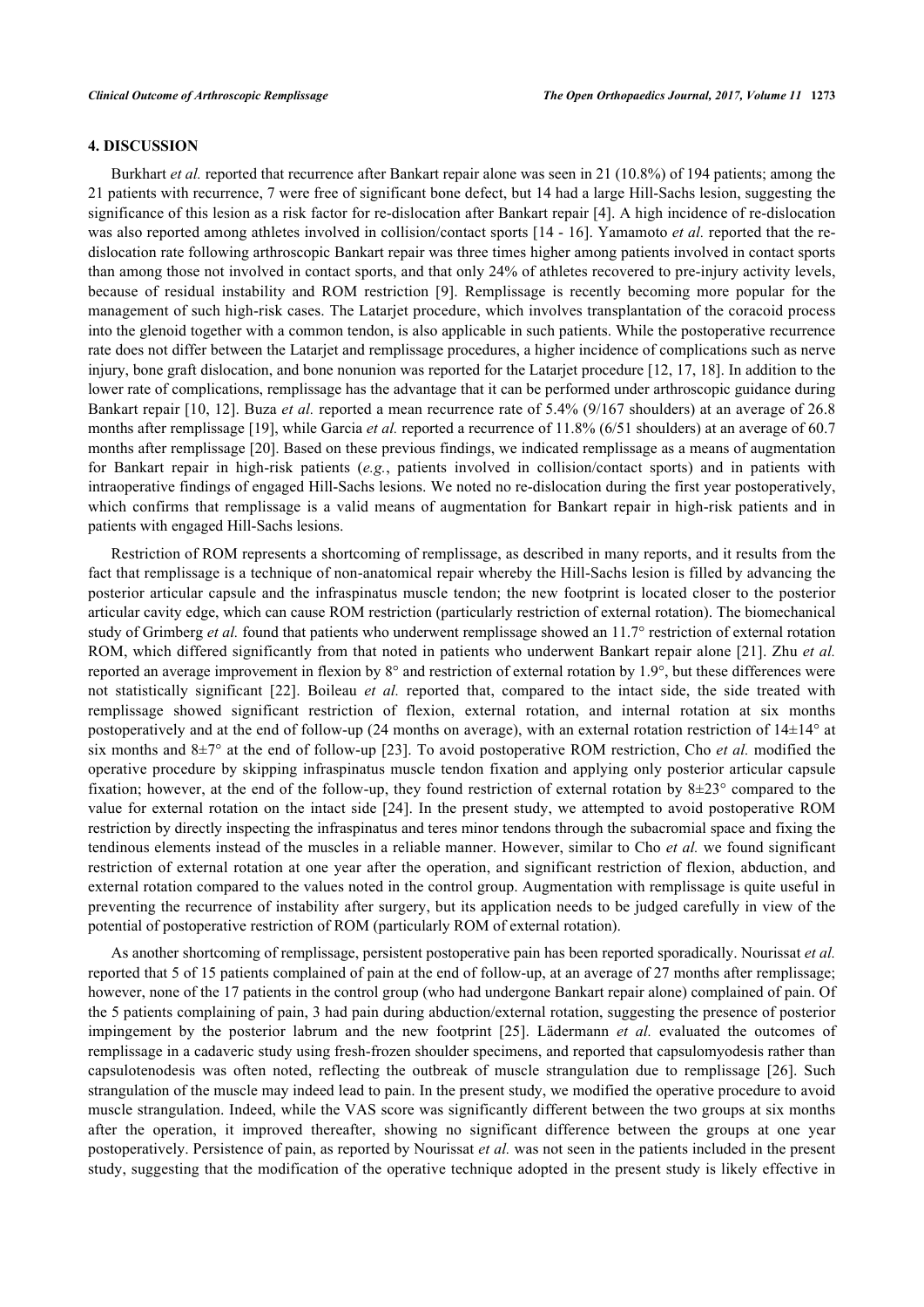preventing residual pain.

Limitations of the present study include the small sample size and short follow-up period. Additionally, we did not consider the role of surgeon-specific techniques, the influence of the size of the Hill-Sachs lesion, or the extent of recovery of sports performance. Furthermore, the present study involved patients with various risk for postoperative redislocation; further study involving a sample of high-risk patients only is warranted to evaluate the outcome of the operative procedure in this special population.

#### **CONCLUSION**

The present study found clear evidence that remplissage leads to better outcomes in terms of clinical scores and lack of recurrence, despite some restriction of external rotation. Therefore, our findings confirm the validity of remplissage as a means of augmentation for Bankart repair in high-risk patients and in patients engaged Hill-Sachs lesions.

# **ETHICS APPROVAL AND CONSENT TO PARTICIPATE**

Approved by the ethics review board of Gunma University.

# **HUMAN AND ANIMAL RIGHTS**

All procedures performed in studies involving human participants were in accordance with the ethical standards of the institutional and/or national research committee and with the 1964 Helsinki declaration and its later amendments or comparable ethical standards.

#### **CONSENT FOR PUBLICATION**

Not applicable.

#### **CONFLICT OF INTEREST**

The authors declare no conflict of interest, financial or otherwise.

# **ACKNOWLEDGEMENTS**

Declared none.

# **REFERENCES**

- <span id="page-6-0"></span>[1] Petrera M, Patella V, Patella S, Theodoropoulos J. A meta-analysis of open versus arthroscopic Bankart repair using suture anchors. Knee Surg Sports Traumatol Arthrosc 2010; 18(12): 1742-7. [\[http://dx.doi.org/10.1007/s00167-010-1093-5\]](http://dx.doi.org/10.1007/s00167-010-1093-5) [PMID: [20237768](http://www.ncbi.nlm.nih.gov/pubmed/20237768)]
- <span id="page-6-1"></span>[2] Zhang AL, Montgomery SR, Ngo SS, Hame SL, Wang JC, Gamradt SC. Arthroscopic versus open shoulder stabilization: current practice patterns in the United States. Arthroscopy 2014; 30(4): 436-43. [\[http://dx.doi.org/10.1016/j.arthro.2013.12.013](http://dx.doi.org/10.1016/j.arthro.2013.12.013)] [PMID: [24560907\]](http://www.ncbi.nlm.nih.gov/pubmed/24560907)
- <span id="page-6-2"></span>[3] Widjaja AB, Tran A, Bailey M, Proper S. Correlation between Bankart and Hill-Sachs lesions in anterior shoulder dislocation. ANZ J Surg 2006; 76(6): 436-8. [\[http://dx.doi.org/10.1111/j.1445-2197.2006.03760.x\]](http://dx.doi.org/10.1111/j.1445-2197.2006.03760.x) [PMID: [16768763](http://www.ncbi.nlm.nih.gov/pubmed/16768763)]
- <span id="page-6-3"></span>[4] Burkhart SS, De Beer JF. Traumatic glenohumeral bone defects and their relationship to failure of arthroscopic Bankart repairs: Significance of the inverted-pear glenoid and the humeral engaging Hill-Sachs lesion. Arthroscopy 2000; 16(7): 677-94. [\[http://dx.doi.org/10.1053/jars.2000.17715](http://dx.doi.org/10.1053/jars.2000.17715)] [PMID: [11027751\]](http://www.ncbi.nlm.nih.gov/pubmed/11027751)
- [5] Di Giacomo G, De Vita A, Costantini A, de Gasperis N, Scarso P. Management of humeral head deficiencies and glenoid track. Curr Rev Musculoskelet Med 2014; 7(1): 6-11. [\[http://dx.doi.org/10.1007/s12178-013-9194-7\]](http://dx.doi.org/10.1007/s12178-013-9194-7) [PMID: [24327202](http://www.ncbi.nlm.nih.gov/pubmed/24327202)]
- <span id="page-6-4"></span>[6] Yamamoto N, Itoi E, Abe H, *et al.* Contact between the glenoid and the humeral head in abduction, external rotation, and horizontal extension: A new concept of glenoid track. J Shoulder Elbow Surg 2007; 16(5): 649-56. [\[http://dx.doi.org/10.1016/j.jse.2006.12.012\]](http://dx.doi.org/10.1016/j.jse.2006.12.012) [PMID: [17644006](http://www.ncbi.nlm.nih.gov/pubmed/17644006)]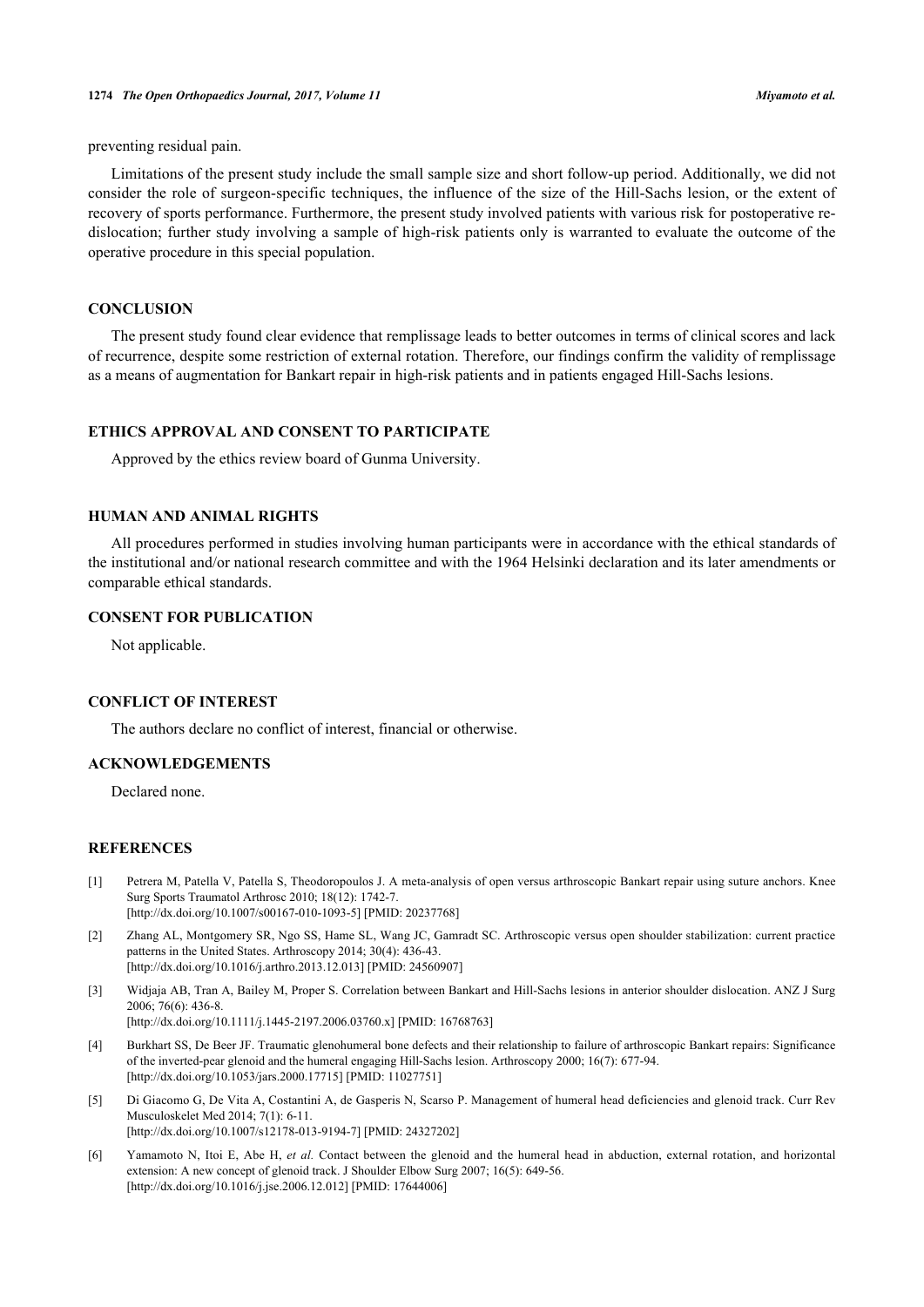- <span id="page-7-0"></span>[7] Connolly JF. Humeral head defects associated with shoulder dislocation—Their diagnostic and surgical significance. Instr Course Lect 1972;  $21 \cdot 42 - 54$
- <span id="page-7-1"></span>[8] Purchase RJ, Wolf EM, Hobgood ER, Pollock ME, Smalley CC. Hill-sachs "remplissage": An arthroscopic solution for the engaging hillsachs lesion. Arthroscopy 2008; 24(6): 723-6. [\[http://dx.doi.org/10.1016/j.arthro.2008.03.015](http://dx.doi.org/10.1016/j.arthro.2008.03.015)] [PMID: [18514117\]](http://www.ncbi.nlm.nih.gov/pubmed/18514117)
- <span id="page-7-2"></span>[9] Yamamoto N, Kijima H, Nagamoto H, *et al.* Outcome of Bankart repair in contact versus non-contact athletes. Orthop Traumatol Surg Res 2015; 101(4): 415-9. [\[http://dx.doi.org/10.1016/j.otsr.2015.03.008](http://dx.doi.org/10.1016/j.otsr.2015.03.008)] [PMID: [25907514\]](http://www.ncbi.nlm.nih.gov/pubmed/25907514)
- <span id="page-7-3"></span>[10] Longo UG, Loppini M, Rizzello G, *et al.* Remplissage, humeral osteochondral grafts, weber osteotomy, and shoulder arthroplasty for the management of humeral bone defects in shoulder instability: Systematic review and quantitative synthesis of the literature. Arthroscopy 2014; 30(12): 1650-66.

[\[http://dx.doi.org/10.1016/j.arthro.2014.06.010](http://dx.doi.org/10.1016/j.arthro.2014.06.010)] [PMID: [25194166\]](http://www.ncbi.nlm.nih.gov/pubmed/25194166)

- <span id="page-7-4"></span>[11] Garcia GH, Park MJ, Zhang C, Kelly JD IV, Huffman GR. Large Hill-Sachs Lesion: A comparative study of patients treated with arthroscopic bankart repair with or without remplissage. HSS J 2015; 11(2): 98-103. [\[http://dx.doi.org/10.1007/s11420-015-9438-8\]](http://dx.doi.org/10.1007/s11420-015-9438-8) [PMID: [26140027](http://www.ncbi.nlm.nih.gov/pubmed/26140027)]
- <span id="page-7-5"></span>[12] Cho NS, Yoo JH, Rhee YG. Management of an engaging Hill-Sachs lesion: Arthroscopic remplissage with Bankart repair versus Latarjet procedure. Knee Surg Sports Traumatol Arthrosc 2016; 24(12): 3793-800. [PMID: [26044354\]](http://www.ncbi.nlm.nih.gov/pubmed/26044354)
- <span id="page-7-6"></span>[13] Sugaya H, Kon Y, Tsuchiya A. Arthroscopic Bankart repair in the beachchair position: A cannulaless method using an intra-articular suture relay technique. Arthroscopy 2004; 20(Suppl. 2): 116-20. [\[http://dx.doi.org/10.1016/j.arthro.2004.04.016](http://dx.doi.org/10.1016/j.arthro.2004.04.016)] [PMID: [15243443\]](http://www.ncbi.nlm.nih.gov/pubmed/15243443)
- <span id="page-7-7"></span>[14] Boileau P, Villalba M, Héry JY, Balg F, Ahrens P, Neyton L. Risk factors for recurrence of shoulder instability after arthroscopic Bankart repair. J Bone Joint Surg Am 2006; 88(8): 1755-63. [PMID: [16882898\]](http://www.ncbi.nlm.nih.gov/pubmed/16882898)
- [15] Uhring J, Rey PB, Rochet S, Obert L. Interest of emergency arthroscopic stabilization in primary shoulder dislocation in young athletes. Orthop Traumatol Surg Res 2014; 100(8)(Suppl.): S401-8. [\[http://dx.doi.org/10.1016/j.otsr.2014.09.008](http://dx.doi.org/10.1016/j.otsr.2014.09.008)] [PMID: [25454335\]](http://www.ncbi.nlm.nih.gov/pubmed/25454335)
- <span id="page-7-8"></span>[16] Petrera M, Dwyer T, Tsuji MR, Theodoropoulos JS. Outcomes of arthroscopic Bankart repair in collision versus noncollision athletes. Orthopedics 2013; 36(5): e621-6. [\[http://dx.doi.org/10.3928/01477447-20130426-25](http://dx.doi.org/10.3928/01477447-20130426-25)] [PMID: [23672915\]](http://www.ncbi.nlm.nih.gov/pubmed/23672915)
- <span id="page-7-9"></span>[17] Butt U, Charalambous CP. Complications associated with open coracoid transfer procedures for shoulder instability. J Shoulder Elbow Surg 2012; 21(8): 1110-9. [\[http://dx.doi.org/10.1016/j.jse.2012.02.008\]](http://dx.doi.org/10.1016/j.jse.2012.02.008) [PMID: [22608928](http://www.ncbi.nlm.nih.gov/pubmed/22608928)]
- <span id="page-7-10"></span>[18] Shah AA, Butler RB, Romanowski J, Goel D, Karadagli D, Warner JJ. Short-term complications of the Latarjet procedure. J Bone Joint Surg Am 2012; 94(6): 495-501. [\[http://dx.doi.org/10.2106/JBJS.J.01830\]](http://dx.doi.org/10.2106/JBJS.J.01830) [PMID: [22318222](http://www.ncbi.nlm.nih.gov/pubmed/22318222)]
- <span id="page-7-11"></span>[19] Buza JA III, Iyengar JJ, Anakwenze OA, Ahmad CS, Levine WN. Arthroscopic Hill-Sachs remplissage: A systematic review. J Bone Joint Surg Am 2014; 96(7): 549-55. [\[http://dx.doi.org/10.2106/JBJS.L.01760\]](http://dx.doi.org/10.2106/JBJS.L.01760) [PMID: [24695921](http://www.ncbi.nlm.nih.gov/pubmed/24695921)]
- <span id="page-7-12"></span>[20] Garcia GH, Wu HH, Liu JN, Huffman GR, Kelly JD IV. Outcomes of the Remplissage Procedure and Its Effects on Return to Sports: Average 5-Year Follow-up. Am J Sports Med 2016; 44(5): 1124-30. [\[http://dx.doi.org/10.1177/0363546515626199\]](http://dx.doi.org/10.1177/0363546515626199) [PMID: [26888881](http://www.ncbi.nlm.nih.gov/pubmed/26888881)]
- <span id="page-7-13"></span>[21] Grimberg J, Diop A, Bou Ghosn R, Lanari D, Canonne A, Maurel N. Bankart repair versus Bankart repair plus remplissage: An *in vitro* biomechanical comparative study. Knee Surg Sports Traumatol Arthrosc 2016; 24(2): 374-80. [\[http://dx.doi.org/10.1007/s00167-014-3052-z](http://dx.doi.org/10.1007/s00167-014-3052-z)] [PMID: [24819178](http://www.ncbi.nlm.nih.gov/pubmed/24819178)]
- <span id="page-7-14"></span>[22] Zhu YM, Lu Y, Zhang J, Shen JW, Jiang CY. Arthroscopic Bankart repair combined with remplissage technique for the treatment of anterior shoulder instability with engaging Hill-Sachs lesion: A report of 49 cases with a minimum 2-year follow-up. Am J Sports Med 2011; 39(8): 1640-7. [\[http://dx.doi.org/10.1177/0363546511400018\]](http://dx.doi.org/10.1177/0363546511400018) [PMID: [21505080](http://www.ncbi.nlm.nih.gov/pubmed/21505080)]
- <span id="page-7-15"></span>[23] Boileau P, O'Shea K, Vargas P, Pinedo M, Old J, Zumstein M. Anatomical and functional results after arthroscopic Hill-Sachs remplissage. J Bone Joint Surg Am 2012; 94(7): 618-26. [\[http://dx.doi.org/10.2106/JBJS.K.00101\]](http://dx.doi.org/10.2106/JBJS.K.00101) [PMID: [22488618](http://www.ncbi.nlm.nih.gov/pubmed/22488618)]
- <span id="page-7-16"></span>[24] Cho NS, Yoo JH, Juh HS, Rhee YG. Anterior shoulder instability with engaging Hill-Sachs defects: A comparison of arthroscopic Bankart repair with and without posterior capsulodesis. Knee Surg Sports Traumatol Arthrosc 2015. [PMID: [26170186\]](http://www.ncbi.nlm.nih.gov/pubmed/26170186)
- <span id="page-7-17"></span>[25] Nourissat G, Kilinc AS, Werther JR, Doursounian L. A prospective, comparative, radiological, and clinical study of the influence of the "remplissage" procedure on shoulder range of motion after stabilization by arthroscopic Bankart repair. Am J Sports Med 2011; 39(10): 2147-52.